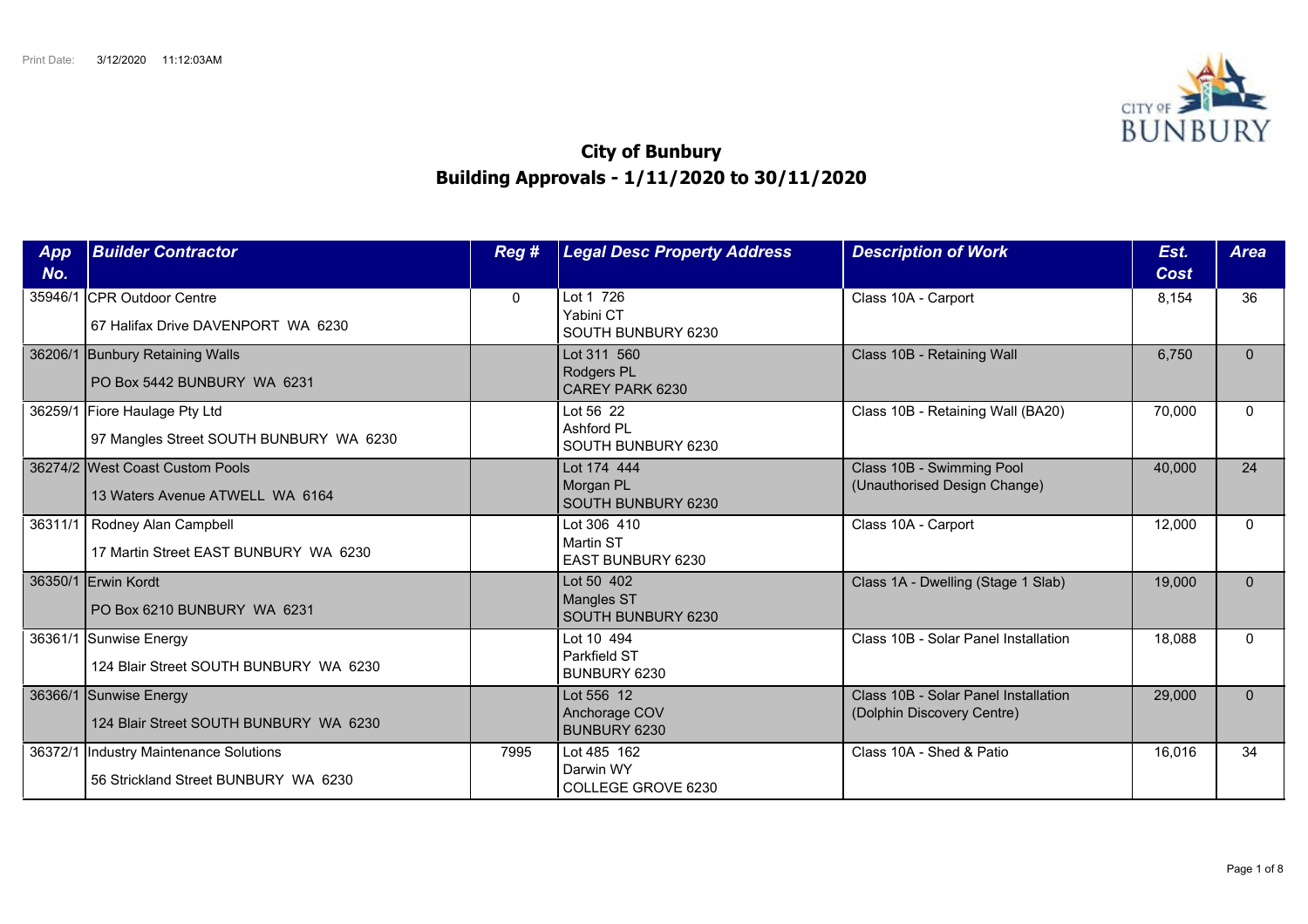| App<br>No. | <b>Builder Contractor</b>                                                       | Reg#         | <b>Legal Desc Property Address</b>              | <b>Description of Work</b>                       | Est.<br><b>Cost</b> | <b>Area</b>  |
|------------|---------------------------------------------------------------------------------|--------------|-------------------------------------------------|--------------------------------------------------|---------------------|--------------|
|            | 36407/1 Anthony James Harris<br>7 Tuart Street BUNBURY WA 6230                  |              | Lot 6 659<br><b>Tuart ST</b><br>BUNBURY 6230    | Class 10A - Patio (Roof Structure)               | 14,000              | 20           |
|            | 36408/1  Industry Maintenance Solutions<br>56 Strickland Street BUNBURY WA 6230 | 7995         | Lot 7 7 601<br>Spencer ST<br>SOUTH BUNBURY 6230 | Class 10A - Patio                                | 4,367               | $\mathbf{0}$ |
| 36409/1    | Outdoor World Bunbury<br>4 Halifax Drive DAVENPORT WA 6230                      |              | Lot 155 171<br>Devonshire ST<br>WITHERS 6230    | Class 10A - Patio                                | 9,327               | $\mathbf{0}$ |
|            | 36413/1 Plunkett Homes<br>PO Box 55 BUNBURY WA 6231                             | 7995         | Lot 722 136<br>Columbine TCE<br>GLEN IRIS 6230  | Class 1A - Dwelling                              | 183,385             | 207          |
|            | 36416/1  Industry Maintenance Solutions<br>56 Strickland Street BUNBURY WA 6230 | 7995         | Lot 470 392<br>Lupin LK<br>GLEN IRIS 6230       | Class 10A - Patio & Shed                         | 18,320              | $\mathbf{0}$ |
|            | 36421/1 South West Blocklaying<br>14675 South Western Highway PICTON WA 6229    |              | Lot 5 629<br>Swansen PL<br>BUNBURY 6230         | Class 10B - Retaining Wall                       | 35,000              | $\Omega$     |
|            | 36423/1 Ghassan Ghasseb<br>1 Yabini Court SOUTH BUNBURY WA 6230                 |              | Lot 108 726<br>Yabini CT<br>SOUTH BUNBURY 6230  | Class 10A - Patio                                | 5,000               | $\mathbf{0}$ |
|            | 36424/1 Cape Shades - Ermin Veurink<br>143 Kookaburra Way VASSE WA 6280         |              | Lot 65 850<br>Boab CT<br>SOUTH BUNBURY 6230     | Class 10A - Patio                                | 17,000              | $\Omega$     |
|            | 36431/1 CPR Outdoor Centre<br>67 Halifax Drive DAVENPORT WA 6230                | $\mathbf{0}$ | Lot 65 347<br>Kalari RISE<br>SOUTH BUNBURY 6230 | Class 10A - Patio                                | 10,000              | $\Omega$     |
|            | 36432/1 Stephen Patrick Harris<br>4 Tinacre Court GLEN IRIS WA 6230             |              | Lot 31 940<br>Tinacre CT<br>GLEN IRIS 6230      | Class 10A - Shed                                 | 10,000              | $\mathbf{0}$ |
|            | 36433/1 Aaron Charles Green<br>5 Alyxia Drive GLEN IRIS WA 6230                 |              | Lot 411 10<br>Alyxia DR<br>GLEN IRIS 6230       | Class 10A - Shed                                 | 20,000              | $\mathbf{0}$ |
|            | 36434/1 Tennille Brooke Panuccio<br>10 Forrest Street EAST BUNBURY WA 6230      |              | Lot 133 360<br>King RD<br>EAST BUNBURY 6230     | Class 1A & 10A - Dwelling & Shed<br>(Demolition) | 15,000              | $\mathbf{0}$ |
|            | 36437/1 Picton Civil Pty Ltd<br>PO Box 9105 PICTON WA 6229                      |              | Lot 68 536<br>Prosser ST<br>SOUTH BUNBURY 6230  | Class 1A - Dwelling (Demolition)                 | 20,790              | $\mathbf{0}$ |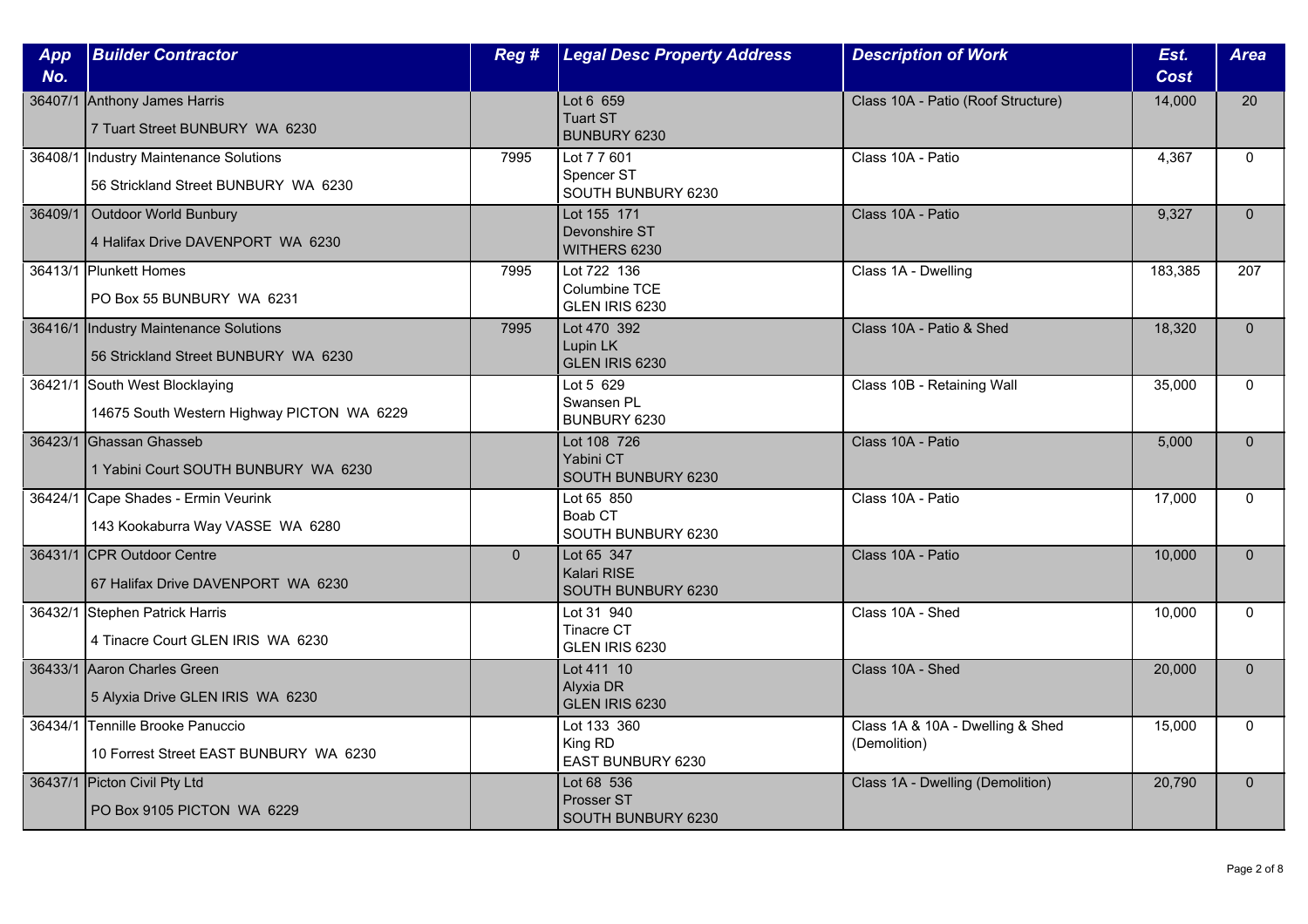| App<br>No. | <b>Builder Contractor</b>                                                  | Reg#     | <b>Legal Desc Property Address</b>                 | <b>Description of Work</b>                            | Est.<br><b>Cost</b> | Area         |
|------------|----------------------------------------------------------------------------|----------|----------------------------------------------------|-------------------------------------------------------|---------------------|--------------|
| 36438/1    | Preston View Pty Ltd<br>PO Box 5056 BUNBURY WA 6231                        |          | Lot 48 6<br>Albert RD<br>EAST BUNBURY 6230         | Class 10A - Shed                                      | 26,864              | $\mathbf{0}$ |
|            | 36441/1 Southern City Building Group<br>9 Richter Road DAVENPORT WA 6230   |          | Lot 135 360<br>King RD<br>EAST BUNBURY 6230        | Class 10A - Shed                                      | 30,000              | $\Omega$     |
|            | 36443/1 Thompson Surveying Consultants<br>PO Box 1719 BUNBURY WA 6231      |          | Lot 310 401<br>Major ST<br>DAVENPORT 6230          | Class 8/7B & 5 - Workshop/Warehouses<br>x 4 & Office  | $\mathbf 0$         | $\mathbf{0}$ |
|            | 36444/1 Bunbury Pool Centre<br>PO Box 6027 South Bunbury WA 6230           | $\Omega$ | Lot 1 354<br>Kelly ST<br>SOUTH BUNBURY 6230        | Class 10B - Swimming Pool                             | 24,000              | $\mathbf{0}$ |
|            | 36445/1 Joshua William Topliss<br>4A Kelly Street SOUTH BUNBURY WA 6230    |          | Lot 1 354<br>Kelly ST<br>SOUTH BUNBURY 6230        | Class 10B - Swimming Pool Safety<br><b>Barrier</b>    | 10,000              | $\Omega$     |
|            | 36447/1 Smith Constructions WA<br>PO Box 5025 BUNBURY DC WA 6230           | 102152   | Lot 174 444<br>Morgan PL<br>SOUTH BUNBURY 6230     | Class 10B - Deck and Pool Safety<br><b>Barrier</b>    | 10,000              | $\Omega$     |
|            | 36448/1 Blue Steel Roofing<br>8 Chrysoberyl View AUSTRALIND WA 6233        |          | Lot 607 256<br>Greensell ST<br>BUNBURY 6230        | Class 1A - Dwelling (Roof Re-Clad)                    | 18,000              | $\mathbf 0$  |
|            | 36449/1 Tangent Nominees Pty Ltd<br>242 Leach Highway MYAREE WA 6154       |          | Lot 21 947<br>Canter CCT<br>SOUTH BUNBURY 6230     | Class 1A - Dwelling                                   | 191,769             | $\mathbf{0}$ |
|            | 36451/1 Tangent Nominees Pty Ltd<br>242 Leach Highway MYAREE WA 6154       |          | Lot 20 947<br>Canter CCT<br>SOUTH BUNBURY 6230     | Class 1A - Dwelling                                   | 213,988             | $\Omega$     |
|            | 36453/1 Dale Alcock Homes South West Pty Ltd<br>PO Box 354 BUNBURY WA 6231 | 9718     | Lot 59 902<br>Sanders PDE<br>GLEN IRIS 6230        | Class 1A - Dwelling                                   | 312,145             | 313          |
|            | 36455/1 Cameron Paul Jacotine<br>68 Hayes Street EAST BUNBURY WA 6230      |          | Lot 30 282<br>Hayes ST<br>EAST BUNBURY 6230        | Class 10B - Swimming Pool & Safety<br><b>Barriers</b> | 3,000               | $\mathbf{0}$ |
|            | 36456/1 John Signorini<br>4 Maynard Parade GELORUP WA 6230                 | 10544    | Lot 5 192<br>Ecclestone ST<br>CAREY PARK 6230      | Class 1A - Dwelling                                   | 152,460             | $\Omega$     |
|            | 36457/1 Plunkett Homes<br>PO Box 379 VICTORIA PARK WA 6979                 |          | Lot 59 40<br><b>Barnes CR</b><br>EAST BUNBURY 6230 | Class 1A - Dwelling                                   | 247,411             | $\mathbf{0}$ |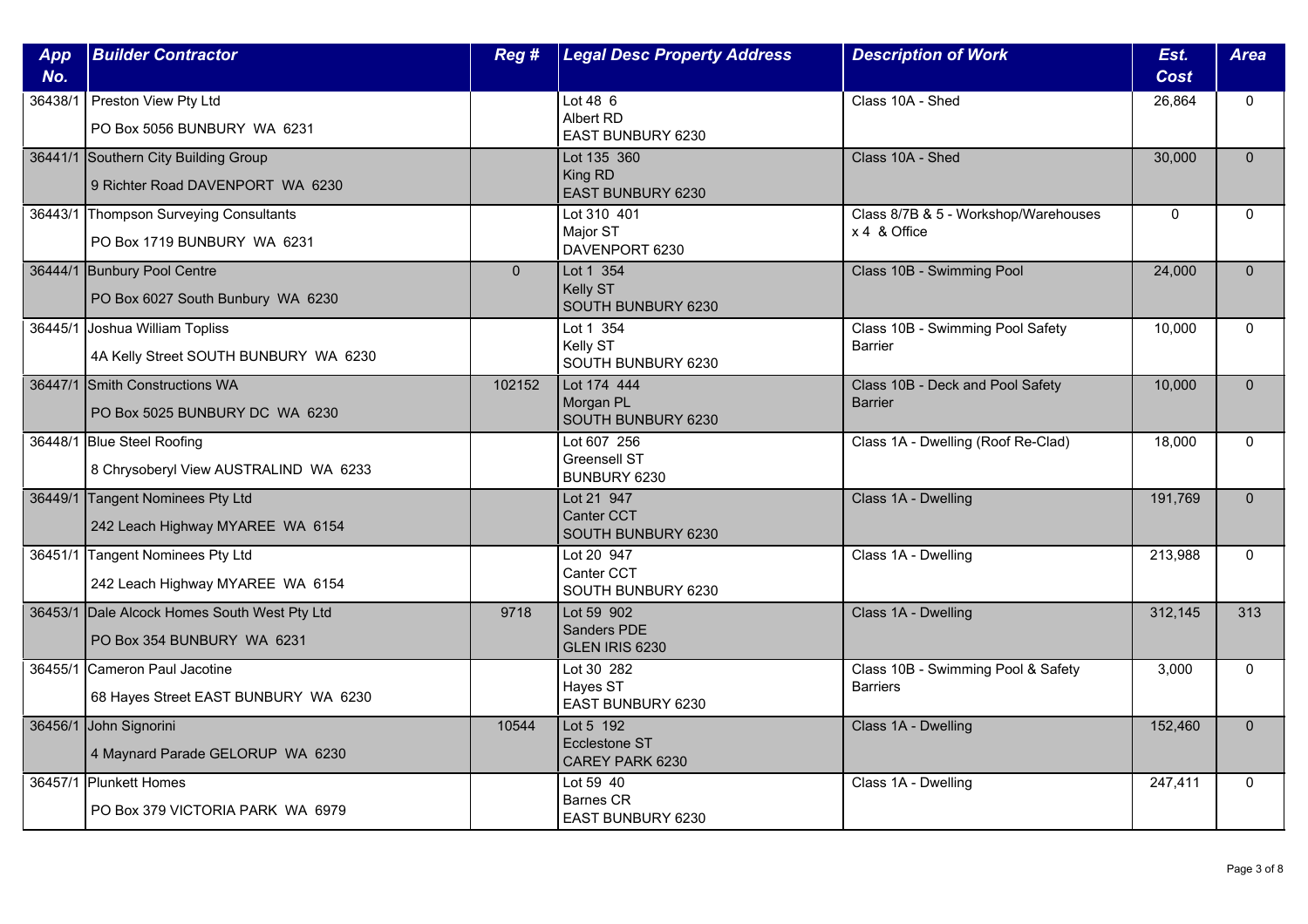| App<br>No. | <b>Builder Contractor</b>                                                           | Reg#              | <b>Legal Desc Property Address</b>                   | <b>Description of Work</b>                                     | Est.<br>Cost | <b>Area</b>  |
|------------|-------------------------------------------------------------------------------------|-------------------|------------------------------------------------------|----------------------------------------------------------------|--------------|--------------|
|            | 36458/1 Xpress Patio, Sheds & Powdercoaters<br>2/64 Halifax Drive DAVENPORT WA 6230 |                   | Lot 415 687<br>Wass DR<br>GLEN IRIS 6230             | Class 10A - Patio                                              | 7,000        | $\mathbf{0}$ |
|            | 36460/1 Bella Build and Design<br>2/87 President Street WELSHPOOL WA 6106           |                   | Lot 67 574<br>Sandridge RD<br>EAST BUNBURY 6230      | Class 6 - Drive Through Awnings &<br>Height Bar (Hungry Jacks) | 104,636      | $\Omega$     |
|            | 36461/1 South West Affordable Patios<br>Po Box 1312 BUNBURY WA 6230                 |                   | Lot 34 303<br>Hooper PL<br>WITHERS 6230              | Class 10A - Patio & Carport                                    | 16,235       | $\Omega$     |
|            | 36462/1 Dale Alcock Homes South West Pty Ltd<br>PO Box 354 BUNBURY WA 6231          | 9718              | Lot 3 402<br>Mangles ST<br>SOUTH BUNBURY 6230        | Class 1A - Dwelling                                            | 220,795      | 186          |
|            | 36463/1 Allan Russell Graham<br>54 Portofino Crescent PELICAN POINT WA 6230         | 8324              | Lot 3 699<br>White ST<br><b>EAST BUNBURY 6230</b>    | Class 1A - Dwelling                                            | 145,000      | $\Omega$     |
| 36465/1    | Outdoor World Bunbury<br>4 Halifax Drive DAVENPORT WA 6230                          |                   | Lot 150 431<br>Minninup RD<br>WITHERS 6230           | Class 10A - Shed                                               | 9,900        | $\Omega$     |
|            | 36466/1 South West Blocklaying<br>14675 South Western Highway PICTON WA 6229        |                   | Lot 46 558<br><b>Roberts CR</b><br>BUNBURY 6230      | Class 10B - Retaining Wall (Aqwest<br>Roberts Reservoir)       | 56,918       | $\mathbf{0}$ |
|            | 36467/1 Nicholas John Le Moignan<br>10 Drysdale Court ALFREDTON VIC 3350            |                   | Lot 1 601<br>Spencer ST<br>SOUTH BUNBURY 6230        | Class 10A - Patio (Unauthorised)                               | 6,000        | $\Omega$     |
|            | 36468/1 Prime Contracting Pty Ltd<br>8 Simpson Avenue BUNBURY WA 6230               | wad307<br>wara927 | Lot 30 200<br>Elizabeth CR<br>SOUTH BUNBURY 6230     | Class 1A & 10A - Dwelling & Garage<br>(Demolition)             | 15,500       | $\Omega$     |
| 36469/1    | Pattersons Insurerbuild<br>PO Box 108 APPLECROSS WA 6153                            |                   | Lot 97 119<br>Churchill DR<br>SOUTH BUNBURY 6230     | Class 1A - Dwelling (Roof Re-Clad<br>Storm Damage)             | 42,675       | $\mathbf{0}$ |
|            | 36470/1 TKL Contractors Pty Ltd<br>PO Box 6378 SOUTH BUNBURY WA 6230                |                   | Lot 2 305<br>Horner ST<br>SOUTH BUNBURY 6230         | Class 10A - Patio x 2                                          | 26,000       | $\mathbf{0}$ |
|            | 36471/1 Dale Alcock Homes South West Pty Ltd<br>PO Box 354 BUNBURY WA 6231          | 9718              | Lot 65 902<br>Sanders PDE<br>GLEN IRIS 6230          | Class 1A - Dwelling                                            | 205,860      | 244          |
|            | 36472/1 Prosser Built<br>11 Mummery Crescent EAST BUNBURY WA 6230                   | BC103071          | Lot 12 324<br><b>Island Queen ST</b><br>WITHERS 6230 | Class 6 - Fitout (Shop 6 - Joe's Pizza<br>Minninup Forum)      | 108,249      | $\mathbf{0}$ |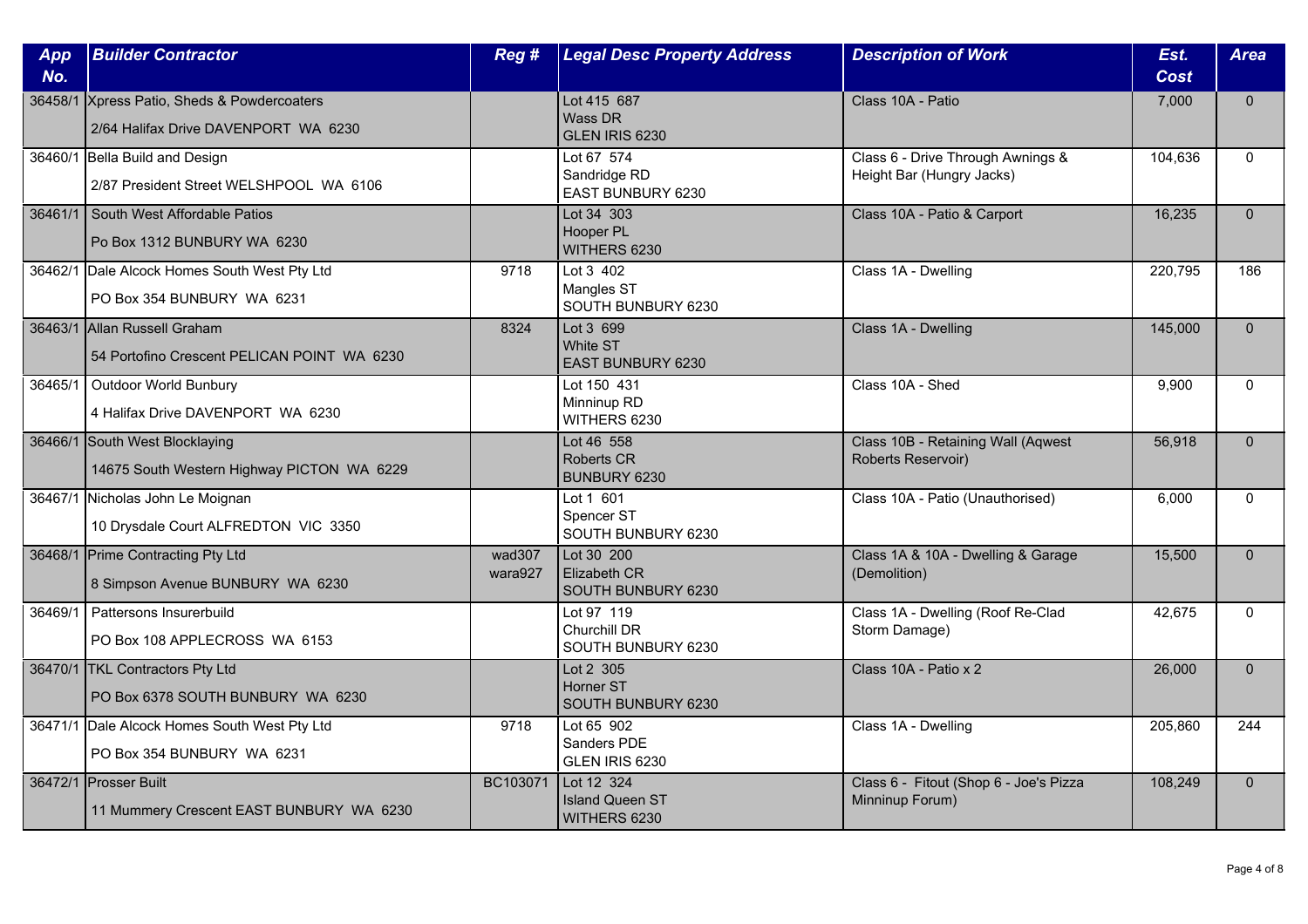| App<br>No. | <b>Builder Contractor</b>                                                      | Reg#     | <b>Legal Desc Property Address</b>                    | <b>Description of Work</b>                                              | Est.<br><b>Cost</b> | <b>Area</b>  |
|------------|--------------------------------------------------------------------------------|----------|-------------------------------------------------------|-------------------------------------------------------------------------|---------------------|--------------|
|            | 36473/1 Kristie Philippa Carroll<br>PO Box 5346 BUNBURY WA 6231                |          | Lot 492 599<br>Somerville DR<br>COLLEGE GROVE 6230    | Class 10A - Patio (Unauthorised)                                        | 1,000               | $\mathbf{0}$ |
|            | 36474/1 Dale Alcock Homes South West Pty Ltd<br>PO Box 354 BUNBURY WA 6231     | 9718     | Lot 52 143<br><b>Cornell CR</b><br>SOUTH BUNBURY 6230 | Class 1A - Dwelling                                                     | 387,157             | 346          |
|            | 36475/1 Ryan Mclennan<br>12 Harwood Place SOUTH BUNBURY WA 6230                |          | Lot 25 278<br>Harwood PL<br>SOUTH BUNBURY 6230        | Class 10A - Patio                                                       | 4,737               | $\Omega$     |
|            | 36476/1   Fremantle Furniture Company<br>36 Gympie Way WILLETTON WA 6155       |          | Lot 20 612<br>Stephen ST<br>BUNBURY 6230              | Class 6 - Shop Fitout (Shop 26 - 28 -<br>Priceline Bunbury Centrepoint) | 335,152             | $\Omega$     |
|            | 36477/1 TKL Contractors Pty Ltd<br>PO Box 6378 SOUTH BUNBURY WA 6230           |          | Lot 2 370<br>Latreille RD<br>SOUTH BUNBURY 6230       | Class 10A - Pergola                                                     | 8,600               | $\Omega$     |
|            | 36478/1 Hacer Pty Ltd T/A Smith Construction WA<br>PO Box 5025 BUNBURY WA 6230 | BC102152 | Lot 3001 923<br><b>Wallabies WY</b><br>WITHERS 6230   | Class 9B - Community Facility (Hay Park<br>North Pavilion)              | 2,343,000           | $\Omega$     |
|            | 36480/1   Elia Cosenza<br>157 Kooyong Road RIVERVALE WA 6103                   |          | Lot 19 179<br>Douglas ST<br>SOUTH BUNBURY 6230        | Class 1A - Dwelling (Demolition)                                        | 20,000              | 0            |
|            | 36481/1 Clinton House<br>24 Kelderman Elbow EATON WA 6232                      |          | Lot 1 667<br><b>Upper ESP</b><br>BUNBURY 6230         | Class 1A - Dwelling (Roof Re-Clad)                                      | 12,000              | $\Omega$     |
|            | 36482/1 Clinton House<br>24 Kelderman Elbow EATON WA 6232                      |          | Lot 2 667<br><b>Upper ESP</b><br>BUNBURY 6230         | Class 1A - Dwelling (Roof Re-Clad)                                      | 12,000              | $\Omega$     |
|            | 36483/1 Clinton House<br>24 Kelderman Elbow EATON WA 6232                      |          | Lot 3 667<br><b>Upper ESP</b><br>BUNBURY 6230         | Class 1A - Dwelling (Roof Re-Clad)                                      | 12,000              | $\Omega$     |
|            | 36484/1 Mark B Building<br>PO Box 1663 BUNBURY WA 6231                         |          | Lot 305 187<br>Dunstan ST<br>SOUTH BUNBURY 6230       | Class 1A - Wall Removal                                                 | 13,600              | $\mathbf{0}$ |
|            | 36485/1 CPR Outdoor Centre<br>67 Halifax Drive DAVENPORT WA 6230               | $\Omega$ | Lot 130 204<br>Erica ENT<br>GLEN IRIS 6230            | Class 10A - Patio                                                       | 5,460               | $\Omega$     |
| 36486/1    | Outdoor World Bunbury<br>4 Halifax Drive DAVENPORT WA 6230                     |          | Lot 248 251<br>Godwin ST<br>CAREY PARK 6230           | Class 10A - Patio                                                       | 4,863               | $\mathbf{0}$ |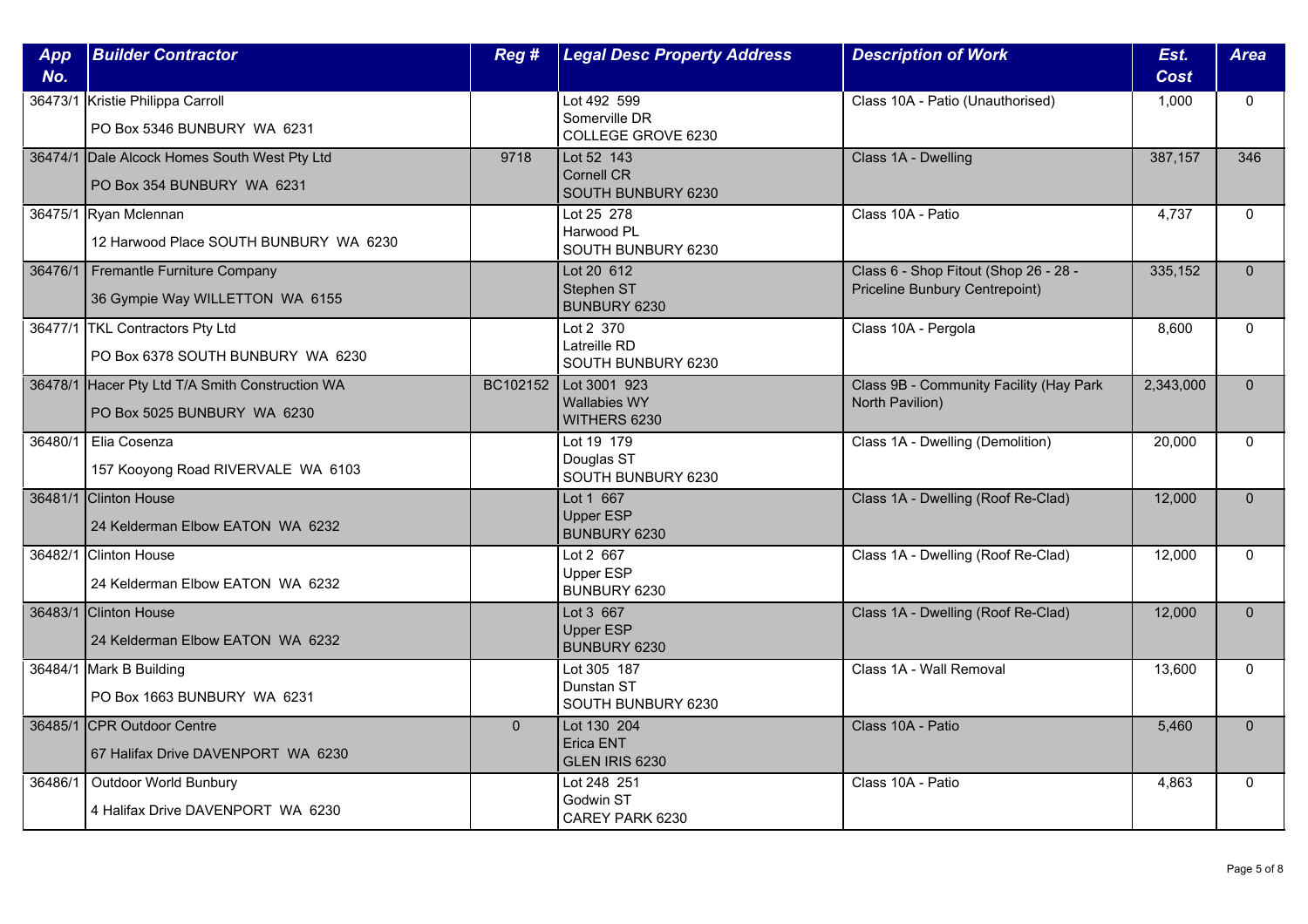| App     | <b>Builder Contractor</b>                                    | Reg#  | <b>Legal Desc Property Address</b>        | <b>Description of Work</b>                               | Est.        | <b>Area</b>  |
|---------|--------------------------------------------------------------|-------|-------------------------------------------|----------------------------------------------------------|-------------|--------------|
| No.     |                                                              |       |                                           |                                                          | <b>Cost</b> |              |
| 36487/1 | Tangent Nominees Pty Ltd<br>242 Leach Highway MYAREE WA 6154 |       | Lot 19 947<br>Canter CCT                  | Class 1A - Dwelling                                      | 213,908     | $\Omega$     |
|         |                                                              |       | SOUTH BUNBURY 6230                        |                                                          |             |              |
|         | 36488/1 Civilcon WA Pty Ltd                                  | 11204 | Lot 100 717<br>Wittenoom ST               | Class 10B - Retaining Wall (Bunbury<br>Freemasons Lodge) | 21,000      | $\mathbf{0}$ |
|         | 6 Wimbridge Road PICTON WA 6229                              |       | BUNBURY 6230                              |                                                          |             |              |
|         | 36490/1 Xpress Patio, Sheds & Powdercoaters                  |       | Lot 20 597                                | Class 10A - Patio                                        | 13,000      | $\mathbf{0}$ |
|         | 2/64 Halifax Drive DAVENPORT WA 6230                         |       | Snows PL<br>SOUTH BUNBURY 6230            |                                                          |             |              |
| 36492/1 | Outdoor World Bunbury                                        |       | Lot 107 506                               | Class 10A - Carport                                      | 7,431       | $\Omega$     |
|         | 4 Halifax Drive DAVENPORT WA 6230                            |       | Perkins AV<br>EAST BUNBURY 6230           |                                                          |             |              |
|         | 36495/1 IGM Constructions Pty Ltd                            | 8563  | Lot 168 444                               | Class 10A - Carport & Enclose Existing                   | 18,400      | 35           |
|         | PO Box 283 BUNBURY WA 6231                                   |       | Morgan PL<br>SOUTH BUNBURY 6230           | Garage(Non Habitable Use)                                |             |              |
|         | 36497/1 Sheila Rose Rowe                                     |       | Lot 2 2 283                               | Class 10A - Patio (Unauthorised)                         | 2,000       | $\mathbf{0}$ |
|         | 7/196 Spencer Street SOUTH BUNBURY WA 6230                   |       | Hayward ST<br>SOUTH BUNBURY 6230          |                                                          |             |              |
| 36498/1 | Outdoor World Bunbury                                        |       | Lot 106 96                                | Class 10A - Patio                                        | 6,490       | $\mathbf{0}$ |
|         | 4 Halifax Drive DAVENPORT WA 6230                            |       | Cambridge CR<br>EAST BUNBURY 6230         |                                                          |             |              |
| 36500/1 | BG & CR Grieve & Dissoudre Pty Ltd T/A BG Grieve             |       | Lot 3 627                                 | Class 10A - Garage Addition                              | 183,250     | $\Omega$     |
|         | Builder<br>PO Box 1727 BUNBURY WA 6231                       |       | Sunningdale ST<br>SOUTH BUNBURY 6230      |                                                          |             |              |
|         | 36501/1 Dale Alcock Homes South West Pty Ltd                 | 9718  | Lot 6 669                                 | Class 1A - Dwelling                                      | 443,095     | 378          |
|         | PO Box 354 BUNBURY WA 6231                                   |       | Venn ST<br><b>EAST BUNBURY 6230</b>       |                                                          |             |              |
|         | 36502/1 James Nicholas Hood                                  |       | Lot 19 616                                | Class 10B - Swimming Pool & Pool                         | 19,000      | 40           |
|         | 20 Stirton Court SOUTH BUNBURY WA 6230                       |       | Stirton CT<br>SOUTH BUNBURY 6230          | <b>Safety Barriers</b>                                   |             |              |
|         | 36503/1 Shane Draper                                         |       | Lot 91 660                                | Class 10A - Shed                                         | 11,500      | $\mathbf{0}$ |
|         | 1 Hooper Place AUSTRALIND WA 6233                            |       | <b>Turnberry WY</b><br>PELICAN POINT 6230 |                                                          |             |              |
|         | 36504/1 Ventura Home Group Pty Ltd                           | 10805 | Lot 60 902                                | Class 1A - Dwelling                                      | 252,210     | $\Omega$     |
|         | PO Box 1620 OSBORNE PARK WA 6916                             |       | Sanders PDE<br>GLEN IRIS 6230             |                                                          |             |              |
|         | 36505/1 Ventura Home Group Pty Ltd                           | 10805 | Lot 718 889                               | Class 1A - Dwelling                                      | 250,770     | $\mathbf{0}$ |
|         | PO Box 1620 OSBORNE PARK WA 6916                             |       | <b>Bow ST</b><br>GLEN IRIS 6230           |                                                          |             |              |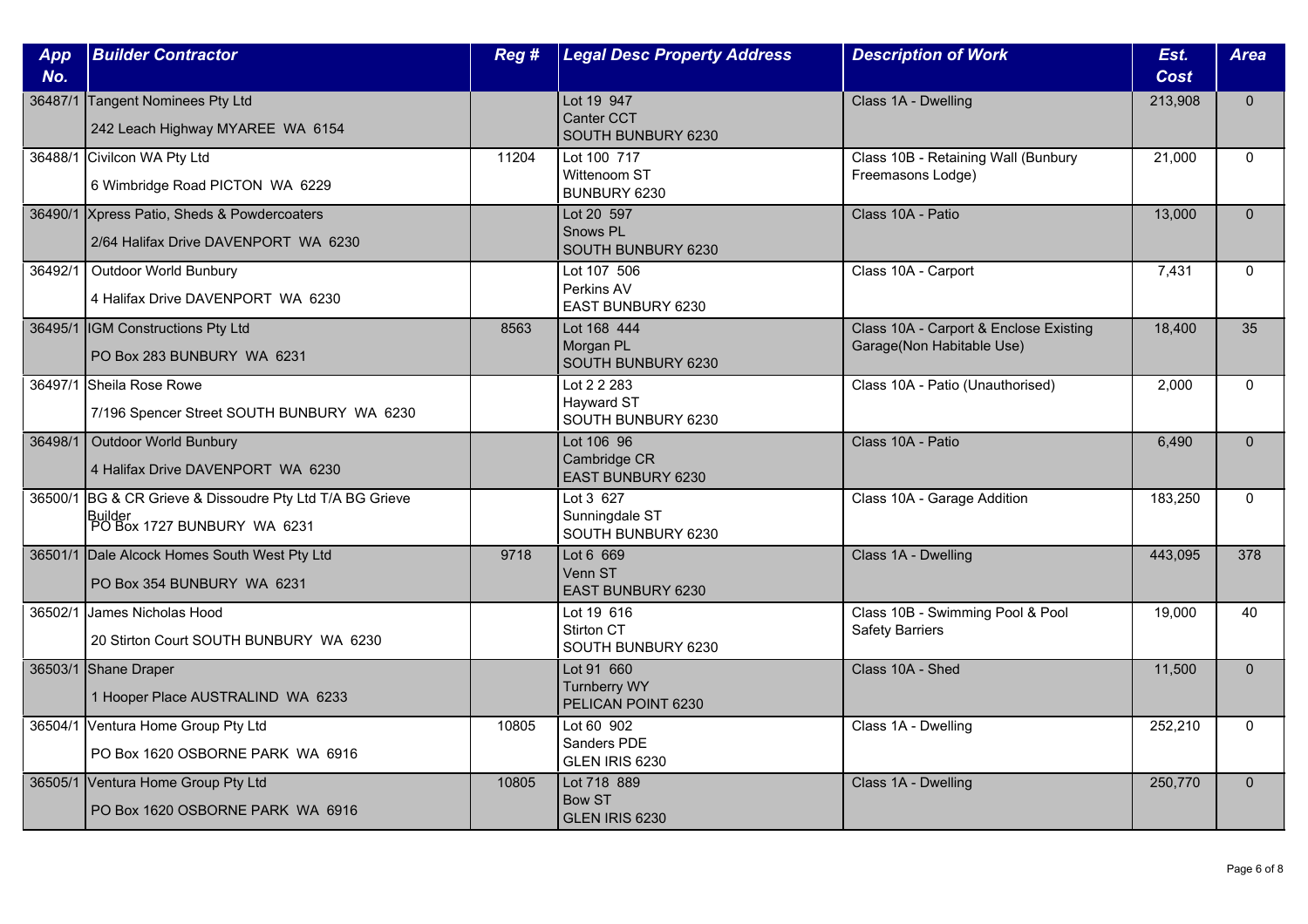| App<br>No. | <b>Builder Contractor</b>                                                           | Reg#     | <b>Legal Desc Property Address</b>                     | <b>Description of Work</b>                                          | Est.<br>Cost | <b>Area</b>  |
|------------|-------------------------------------------------------------------------------------|----------|--------------------------------------------------------|---------------------------------------------------------------------|--------------|--------------|
|            | 36507/1 Xpress Patio, Sheds & Powdercoaters<br>2/64 Halifax Drive DAVENPORT WA 6230 |          | Lot 196 73<br><b>Brand AV</b><br><b>USHER 6230</b>     | Class 10A - Patio                                                   | 4,400        | $\mathbf{0}$ |
|            | 36508/1 Salaman Pty Ltd T/A Shedforce<br>62 Strelley Street BUSSELTON WA 6280       | 11808    | Lot 320 599<br>Somerville DR<br>COLLEGE GROVE 6230     | Class 10A - Patio                                                   | 8,580        | 47           |
|            | 36510/1 Civilcon WA Pty Ltd<br>6 Wimbridge Road PICTON WA 6229                      | 11204    | Lot 7 532<br>Prinsep ST<br>BUNBURY 6230                | Class 5/6 - Shop Internal Alterations &<br>Fitout (Beauty Shop)     | 231,000      | $\Omega$     |
|            | 36511/1   Home Group WA South West Pty Ltd<br>PO Box 426 BUNBURY WA 6231            | 12773    | Lot 1 446<br>Mosedale AV<br><b>USHER 6230</b>          | Class 1A - Dwelling (BAL 29)                                        | 270,150      | $\mathbf{0}$ |
| 36513/1    | Jasmin Alyce Handoko<br>31 Winton Street CAREY PARK WA 6230                         |          | Lot 281 713<br>Winton ST<br>CAREY PARK 6230            | Class 10A - Patio                                                   | 2,500        | $\mathbf{0}$ |
|            | 36514/1 Ventura Home Group Pty Ltd<br>PO Box 1620 OSBORNE PARK WA 6916              | 10805    | Lot 48 301<br><b>Holywell ST</b><br>SOUTH BUNBURY 6230 | Class 1A - Dwelling                                                 | 232,958      | $\Omega$     |
|            | 36515/1 Azzure Pools & Spas<br>PO Box 1299 BUNBURY WA 6231                          |          | Lot 58 902<br>Sanders PDE<br>GLEN IRIS 6230            | Class 10B - Swimming Pool & Pool<br><b>Safety Barriers</b>          | 18,900       | $\mathbf 0$  |
|            | 36516/1 Dale Alcock Homes South West Pty Ltd<br>PO Box 354 BUNBURY WA 6231          | 9718     | Lot 206 344<br>Jubilee RD<br>GLEN IRIS 6230            | Class 1A - Dwelling                                                 | 380,031      | 359          |
|            | 36517/1 CPR Outdoor Centre<br>67 Halifax Drive DAVENPORT WA 6230                    | $\Omega$ | Lot 310 321<br>Iris WY<br>GLEN IRIS 6230               | Class 10A - Patio                                                   | 14,660       | $\Omega$     |
|            | 36521/1 Mark Douglas Mills<br>PO Box 422 MOUNT BARKER WA 6324                       |          | Lot 1 96<br>Cambridge CR<br>EAST BUNBURY 6230          | Class 10A - Patio (Unauthorised)                                    | 2,000        | $\mathbf{0}$ |
|            | 36523/1 Dale Alcock Homes South West Pty Ltd<br>PO Box 354 BUNBURY WA 6231          | 9718     | Lot 17 245<br>Gibson ST<br>SOUTH BUNBURY 6230          | Class 1A - Dwelling (BAL 12.5)                                      | 256,665      | 274          |
|            | 36524/1 Southwest Affordable Patios<br>P O Box 1312 BUNBURY WA 6231                 |          | Lot 100 458<br>Nenke WY<br>GLEN IRIS 6230              | Class 10A - Patio                                                   | 2,240        | $\Omega$     |
| 36532/1    | llan Drummond<br>45 Hamilton Road DONNYBROOK WA 6239                                |          | Lot 1 673<br>Victoria ST<br>BUNBURY 6230               | Class 5 & 6 - Ground Floor Front<br>Tenancy Refurbishment (Stage 2) | 18,750       | $\mathbf{0}$ |